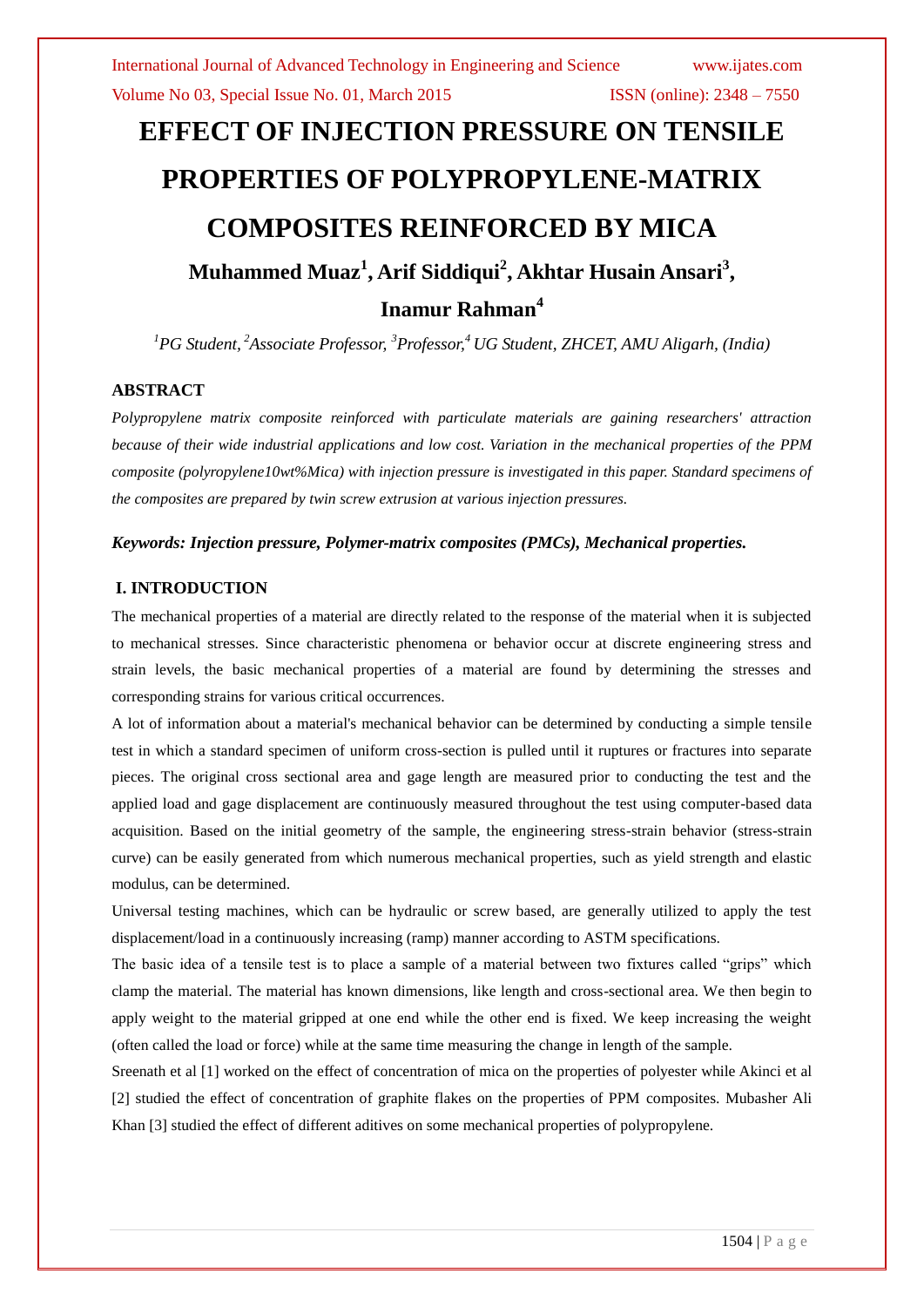#### Volume No 03, Special Issue No. 01, March 2015 **ISSN** (online): 2348 – 7550

#### **II. EXPERIMENTATION AND OBSERVATIONS**

Standard specimens (Fig.1) of PPM composites are used to do tensile test on UTM to get displacement verses load data. Displacement and load values are divided by cross-sectional area and length of specimen respectively to obtain the corresponding strain and stress values.



#### **Figure 1: PPM specimen**

#### **Table1. Observation And Result Table For Ppm4:**

| <b>DISPLACEMENT</b> | <b>LOAD</b>      |                |                            |
|---------------------|------------------|----------------|----------------------------|
| (mm)                | (KN)             | <b>STRAIN</b>  | STRESS(N/mm <sup>2</sup> ) |
| $\overline{0}$      | $\theta$         | $\overline{0}$ | $\overline{0}$             |
| $\boldsymbol{0}$    | $\boldsymbol{0}$ | $\overline{0}$ | $\boldsymbol{0}$           |
| 0.16                | 0.1              | 0.002992       | 0.002449                   |
| 0.33                | 0.21             | 0.006172       | 0.005142                   |
| 0.49                | 0.3              | 0.009164       | 0.007346                   |
| 0.49                | 0.38             | 0.009164       | 0.009305                   |
| 0.83                | 0.44             | 0.015523       | 0.010774                   |
| 0.99                | 0.56             | 0.018515       | 0.013712                   |
| 1.16                | 0.6              | 0.021694       | 0.014691                   |
| 1.32                | 0.64             | 0.024687       | 0.015671                   |
| 1.32                | 0.67             | 0.024687       | 0.016405                   |
| 1.49                | 0.69             | 0.027866       | 0.016895                   |
| 1.82                | 0.72             | 0.034038       | 0.01763                    |
| 1.82                | 0.74             | 0.034038       | 0.018119                   |
| 1.99                | 0.76             | 0.037217       | 0.018609                   |
| 2.15                | 0.78             | 0.040209       | 0.019099                   |
| 2.32                | 0.8              | 0.043389       | 0.019589                   |
| 2.49                | 0.81             | 0.046568       | 0.019833                   |
| 2.49                | 0.82             | 0.046568       | 0.020078                   |
| 2.82                | 0.83             | 0.05274        | 0.020323                   |
| 2.82                | 0.46             | 0.05274        | 0.011263                   |
| 2.82                | 0.46             | 0.05274        | 0.011263                   |
| 2.83                | $\boldsymbol{0}$ | 0.052927       | $\boldsymbol{0}$           |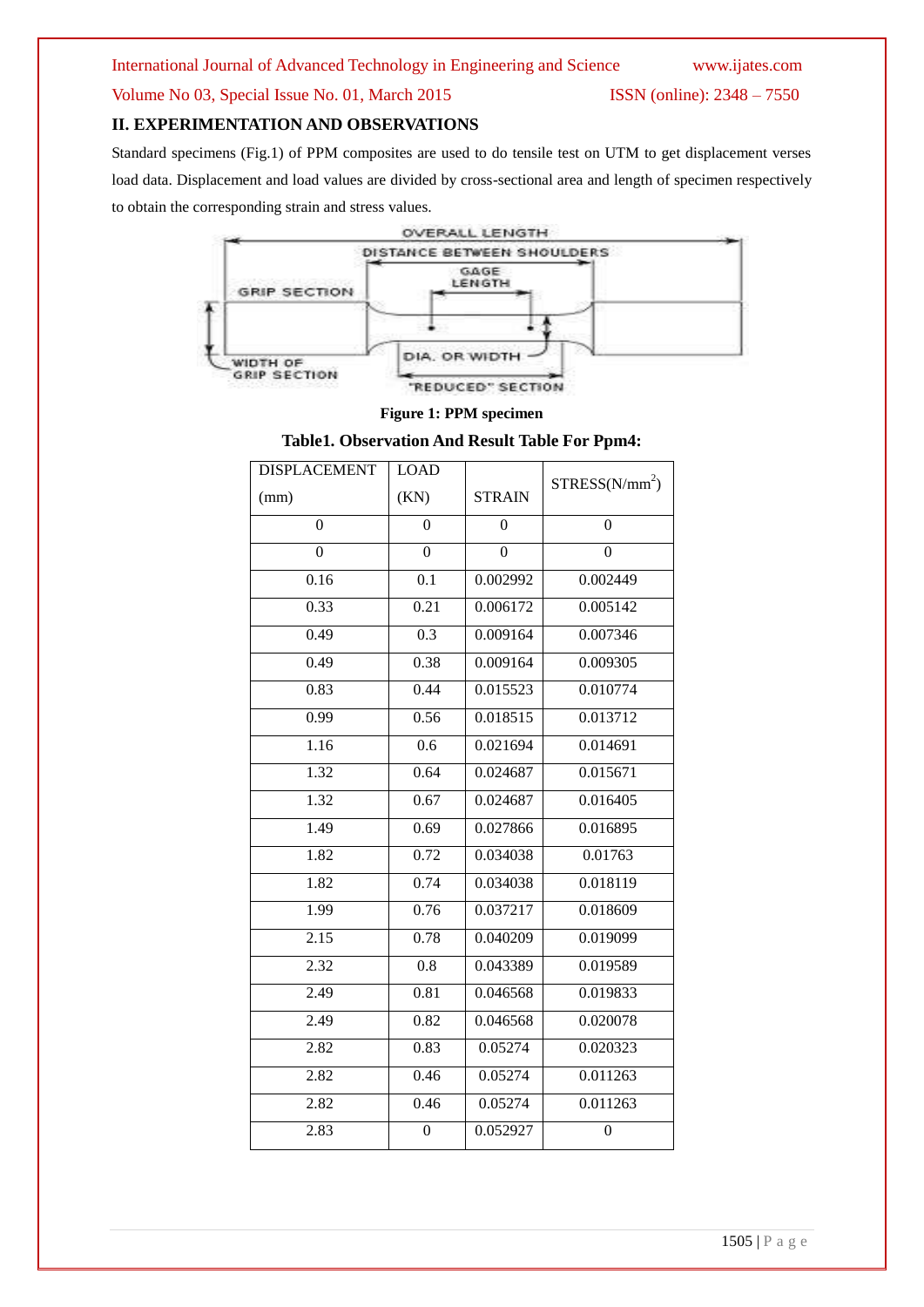#### International Journal of Advanced Technology in Engineering and Science www.ijates.com

### Volume No 03, Special Issue No. 01, March 2015 **ISSN** (online): 2348 – 7550

|  | Table2: Observation and Result Table for Ppm5: Table3: Observation and Result Table for Ppm6: |  |
|--|-----------------------------------------------------------------------------------------------|--|

| <b>DISPLACEMENT</b> | LOAD |            |                           |
|---------------------|------|------------|---------------------------|
| (mm)                | (KN) | STRAIN(mm) | STRESS(N/mm <sup>2)</sup> |
| σ                   | σ    | ō          | ٥                         |
| σ                   | Ō    | ō          | $\overline{0}$            |
| 0.16                | 0.07 | 0.002929   | 0.001597                  |
| 0.33                | 0.14 | 0.006041   | 0.003194                  |
| 0.49                | 0.22 | 0.008969   | 0.005019                  |
| 0.49                | 0.28 | 0.008969   | 0.006388                  |
| 0.66                | 0.33 | 0.012081   | 0.007529                  |
| 0.83                | 0.38 | 0.015193   | 0.00867                   |
| 0.99                | 0.43 | 0.018122   | 0.009811                  |
| 1.16                | 0.48 | 0.021234   | 0.010951                  |
| 132                 | 0.52 | 0.024163   | 0.011864                  |
| 1.49                | 0.56 | 0.027274   | 0.012777                  |
| 1.66                | 0.59 | 0.030386   | 0.013461                  |
| 1.66                | 0.63 | 0.030386   | 0.014374                  |
| 1.82                | 0.66 | 0.033315   | 0.015058                  |
| 1.99                | 0.69 | 0.036427   | 0.015743                  |
| 2.15                | 0.71 | 0.039356   | 0.016199                  |
| 2.32                | 0.74 | 0 042468   | 0016883                   |
| 2.32                | 0.77 | 0.042468   | 0.017568                  |
| 2.49                | 0.79 | 0.045579   | 0.018024                  |
| 2.65                | 0.81 | 0.048508   | 0.01848                   |
| 2.82                | 0.83 | 0.05162    | 0.018937                  |
| 2.98                | 0.85 | 0.054549   | 0.019393                  |
| 2.98                | 0.86 | 0.054549   | 0.019621                  |
| 3.32                | 0.88 | 0.060772   | 0.020078                  |
| 3.48                | 0.94 | 0.063701   | 0.021446                  |
| 3.65                | 0.95 | 0.066813   | 0.021675                  |
| 3.65                | 0.26 | 0.066813   | 0.005932                  |
| 3.65                | 0.26 | 0.066813   | 0.005932                  |
| 3.66                | σ    | 0.066996   | $\overline{0}$            |
|                     |      |            |                           |

|  | Table3: Observation and Result Table for Ppm6: |  |  |  |
|--|------------------------------------------------|--|--|--|
|--|------------------------------------------------|--|--|--|

| <b>DISPLACEMENT</b> | LOAD |               |                            |
|---------------------|------|---------------|----------------------------|
| (mm)                | (KN) | <b>STRAIN</b> | STRESS(N/mm <sup>2</sup> ) |
| ō                   | ō    | ō             | ۵                          |
| ٥                   | ٥    | ٥             | ٥                          |
| 0.16                | 0.07 | 0.000727      | 0.001739                   |
| 0.33                | 0.15 | 0.0015        | 0.003726                   |
| 0.49                | 0.22 | 0.002227      | 0.005464                   |
| 0.66                | 0.3  | 0.003         | 0.007452                   |
| 0.83                | 0.36 | 0.003773      | 0.008942                   |
| 0.83                | 0.43 | 0.003773      | 0.010681                   |
| 0.99                | 0.48 | 0.0045        | 0.011923                   |
| 1.16                | 0.53 | 0.005273      | 0.013164                   |
| 132                 | 0.58 | 0.006         | 0.014406                   |
| 1.49                | 0.62 | 0.006773      | 0.0154                     |
| 1.66                | 0.66 | 0.007545      | 0.016393                   |
| 1.82                | 0.7  | 0.008273      | 0.017387                   |
| 1.99                | 0.74 | 0.009045      | 0.018381                   |
| 1.99                | 0.78 | 0.009045      | 0.019374                   |
| 2.15                | 0.81 | 0.009773      | 0.020119                   |
| 2.32                | 0.84 | 0.010545      | 0.020864                   |
| 2.49                | 0.87 | 0.011318      | 0.02161                    |
| 2.65                | 0.9  | 0.012045      | 0.022355                   |
| 2.65                | 0.92 | 0.012045      | 0.022851                   |
| 2.82                | 0.95 | 0.012818      | 0.023597                   |
| 2.98                | 0.97 | 0.013545      | 0.024093                   |
| 3.15                | 0.99 | 0.014318      | 0.02459                    |
| 3.32                | 1.01 | 0.015091      | 0.025087                   |
| 3.48                | 1.03 | 0.015818      | 0.025584                   |
| 3.65                | 1.04 | 0.016591      | 0.025832                   |
| 3.81                | 1.06 | 0.017318      | 0.026329                   |
| 3.81                | 1.07 | 0.017318      | 0.026577                   |
| 3.98                | 1.09 | 0.018091      | 0.027074                   |
| 4.15                | 1.1  | 0.018864      | 0.027322                   |
| 4.31                | 1.11 | 0.019591      | 0.027571                   |
| 4.48                | 1.12 | 0.020364      | 0.027819                   |
| 4.48                | 1.12 | 0.020364      | 0.027819                   |
| 4.64                | 0.42 | 0.021091      | 0.010432                   |
| 4.64                | 0.42 | 0.021091      | 0.010432                   |
| 4.65                | ō    | 0021136       | ō                          |

#### **III. RESULT AND DISCUSSION**

Stress strain curves are drawn for differernt composites using the above data on Microsoft office excel.

#### **3.1 Stress – Strain Curves For Different Composites**





 **Figure 2: Stress-Strain Curvefor PPM4 Figure 3: Stress-Strain Curve For PPM5**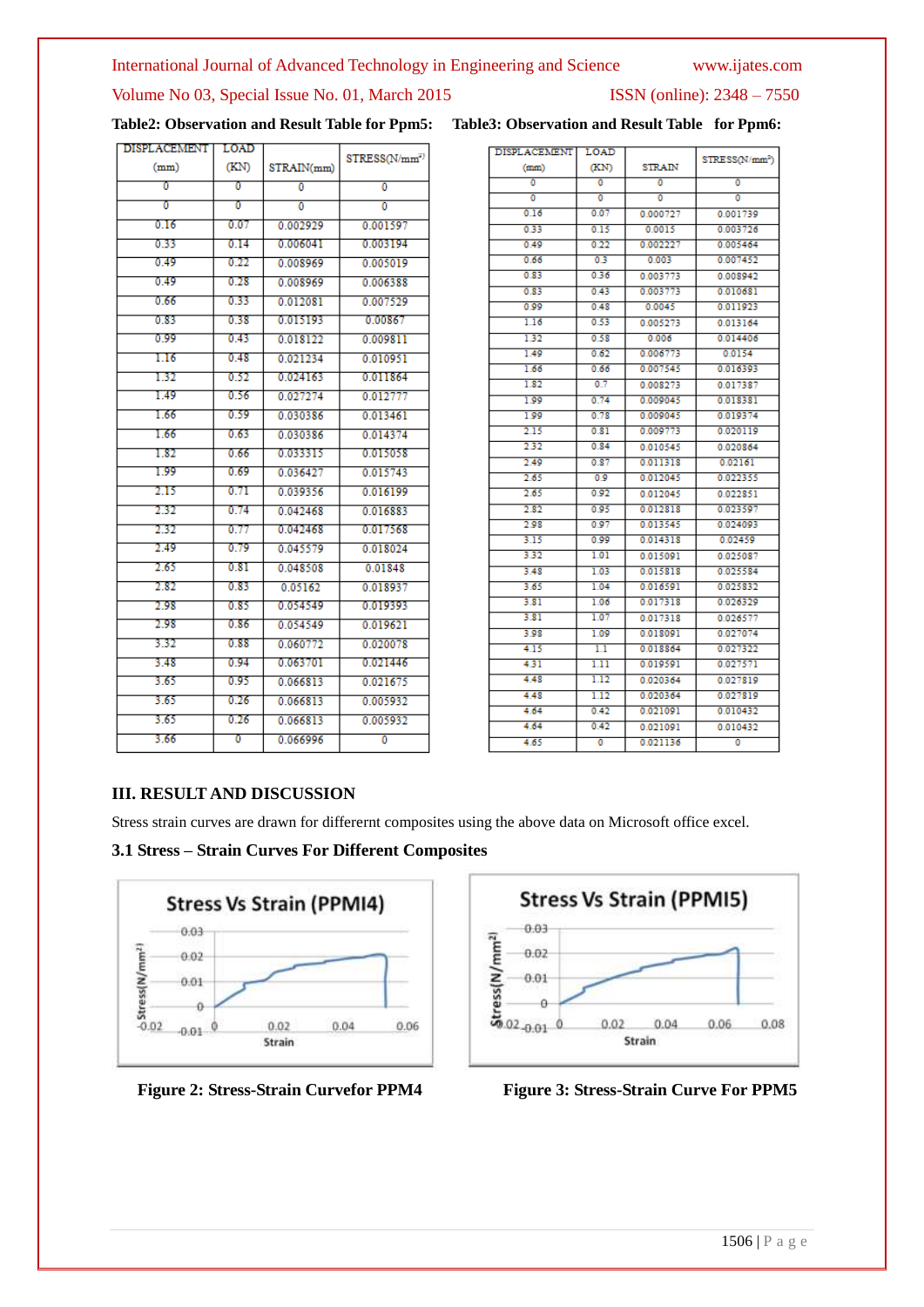#### International Journal of Advanced Technology in Engineering and Science www.ijates.com

Volume No 03, Special Issue No. 01, March 2015 **ISSN** (online): 2348 – 7550





 **Figure 4: : Stress-strain curve for PPM6 Figure 5: Stress-strain curve for PPM at** 



 **different pressures**

| <b>Specimen</b>            | PPM4 | PPM <sub>5</sub> | PPM6 |
|----------------------------|------|------------------|------|
| Load at Peak (KN)          |      |                  |      |
|                            | 0.83 | 0.95             | 1.12 |
|                            |      |                  |      |
| Load at Break (KN)         | 0.46 | 0.26             | 0.42 |
| Elongation at Peak         | 2.82 | 3.65             | 4.48 |
| <b>Elongation at Break</b> | 2.82 | 3.65             | 4.64 |
| Tensile Strength at        | 0.02 | 0.02             | 0.03 |
| Peak $(KN/mm^2)$           |      |                  |      |
| Tensile Strength at        | 0.01 | 0.01             | 0.01 |
| Break $(KN/mm^2)$          |      |                  |      |
| % Elongation at Peak       | 5.27 | 6.68             | 8.83 |
| % Elongation at Break      | 5.27 | 6.68             | 9.15 |

### **Table4: Result Table**

#### **IV. CONCLUSION**

.

Toughness is the property of a material which enables it to absorb energy without fracture. It is desirable in materials which are subjected to cyclic or shock loading. It is represented by the area under stress strain curve up to fracture.

It is obvious from the figure 4 that the area under the curve increases with increase in injection pressure. It means that the toughness of PPM composite increases with increase in injection pressure.

The data in the result table4 reveals the fact that by increasing injection pressure, tensile strength of the composite at peak initially remains constant but after a high pressure value (like 60 MPa here), it increases. The tensile strength at break remains constant i.e. there is no significant effect of injection pressure on ultimate tensile strength is observed.

But the strain at peak as well as at break continuously increases with increase in injection pressure which implies that the ductility of the composite increases with increase in injection pressure.

In a nut shell it can be concluded that mechanical properties as well as wear resistance of

polypropylene-mica composite can be improved by increasing injection pressure.